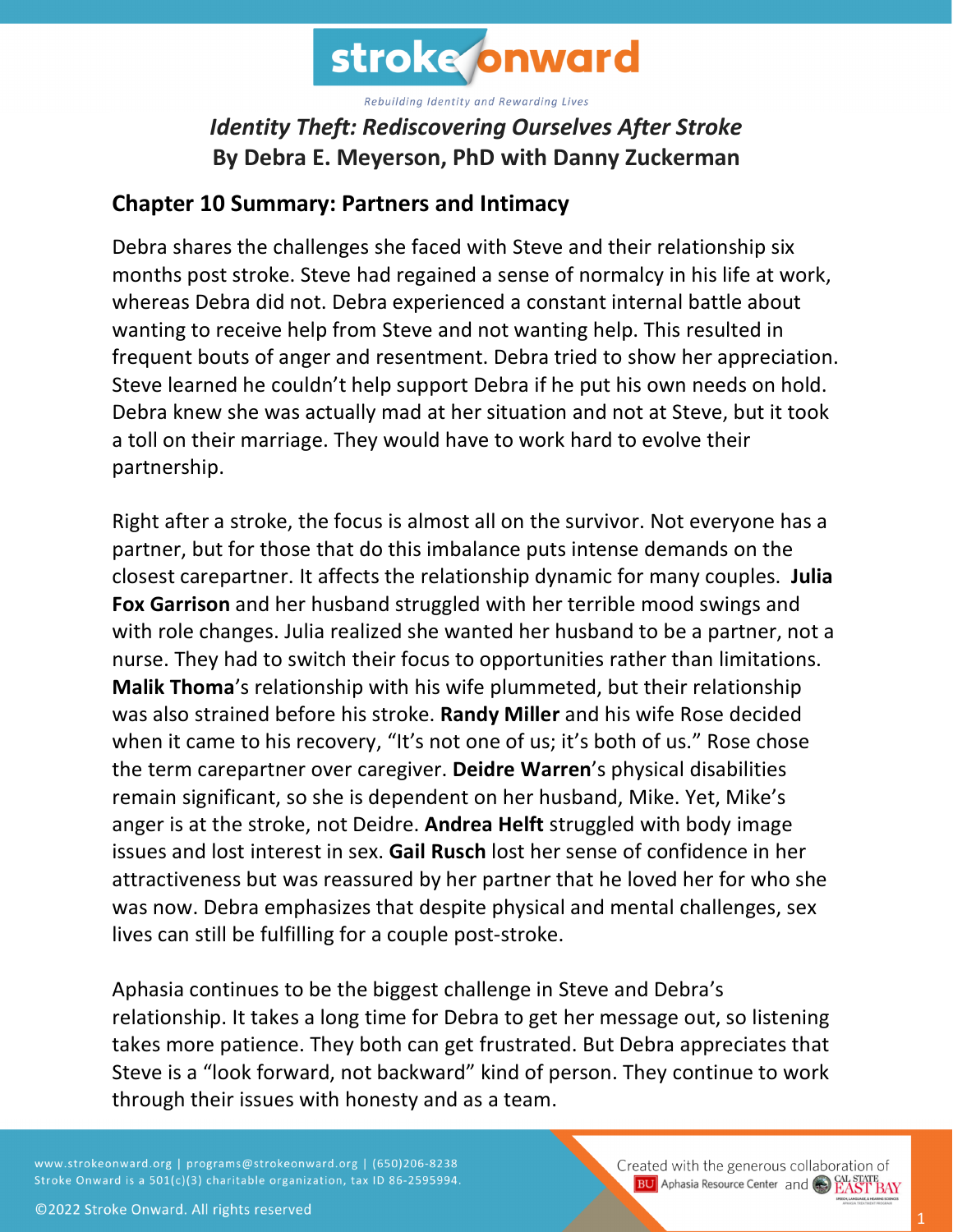

## **Chapter 10 Highlights: Partners and Intimacy**

- **1.** Six months after Debra's stroke, Steve was back at work. Debra's days revolved around as much outpatient therapy as possible.
- **2.** Debra found frustration and resentment building. Sometimes Steve helped too much, other times not enough. He felt like he couldn't get it "right." This dynamic took its toll on their marriage's foundation.
- **3.** Debra explains that a stroke will challenge a couple in caregiving, but also in every aspect of the relationship: emotional support, roles in the household, financial stability, attitudes, and sex.
- **4.** After the stroke, most of the focus is on the survivor. The carepartner faces huge demands and changes in roles. This causes fear or interference with other obligations. Carepartners often put parts of their own lives on hold.
- **5.** Kitzmüller and colleagues found in their research that many marriages did not survive the stress of the stroke. Sometimes the survivor did not want to limit their healthy partner's life, or their partner was unwilling to change their role in the relationship.
- **6.** Almost 50% of all marriages in the U.S. end in divorce. Relationships are difficult and complex. It makes sense that after a stroke, partnerships will require even more work to evolve and thrive.
- **7.** Stroke survivors who navigate their recovery without a partner face an even harder road.
- **8.** Debra talks about different stroke survivors and their relationship and intimacy experiences:

www.strokeonward.org | programs@strokeonward.org | (650)206-8238 Stroke Onward is a 501(c)(3) charitable organization, tax ID 86-2595994. Created with the generous collaboration of **BU** Aphasia Resource Center and **COL STATE**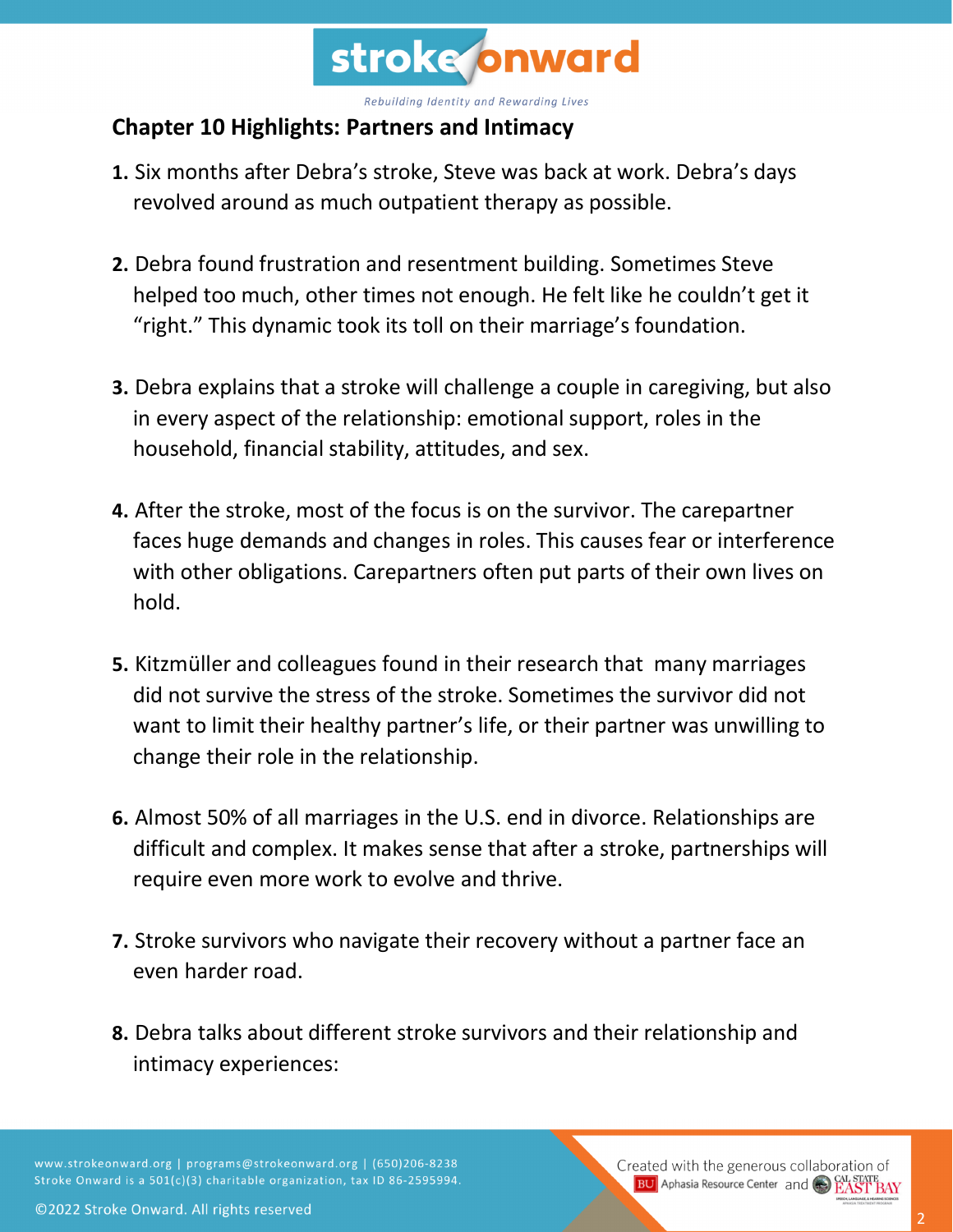

- **1. Julia Fox Garrison**: Julia faced challenges such as terrible mood swings due to her medications. This caused strains on her relationship, as well as the change in roles. She realized that she wanted her partner back as a husband, not as her nurse. They worked hard to figure out how to reconnect sexually as a couple.
- **2. Malik Thoma**: After his stroke, the effect on his marriage was "devastating." He and his wife also struggled before the stroke. They seem stuck resenting each other instead of finding a new path forward.
- **3. Randy Miller**: Randy and his wife Rose made a concerted effort to move beyond the patient and caregiver dynamic to make sure that their relationship would stay balanced. She decided to use the term carepartner instead of caregiver. Despite his severe aphasia, he managed to order flowers for their anniversary. They cherish time together, be it mowing the lawn or making love.
- **4. Deidre Warren**: Deidre is dependent on her husband Mike due to her physical disabilities. Although her dependence can be frustrating, Mike is grateful that he has the ability to help Deidre. He feels the loss of their retirement plans. He is angry at her stroke, not her. Mike has also rediscovered what made him fall in love with his wife.
- **5. Andrea Helft**: Andrea was a recreational athlete at the time of her stroke. Her stroke impacted her self-image and confidence in returning to intimacy. She lost her interest in sex.
- **6. Gail Rusch**: Gail felt unattractive after her stroke which impacted her interest in intimacy. Her sweetheart's reassurance that he loved her as she was, changed her mind about intimacy and selfimage. It is a good reminder that our identities are often influenced by those closest to us.

www.strokeonward.org | programs@strokeonward.org | (650)206-8238 Stroke Onward is a 501(c)(3) charitable organization, tax ID 86-2595994.

Created with the generous collaboration of **BU** Aphasia Resource Center and CO **EAST BAY**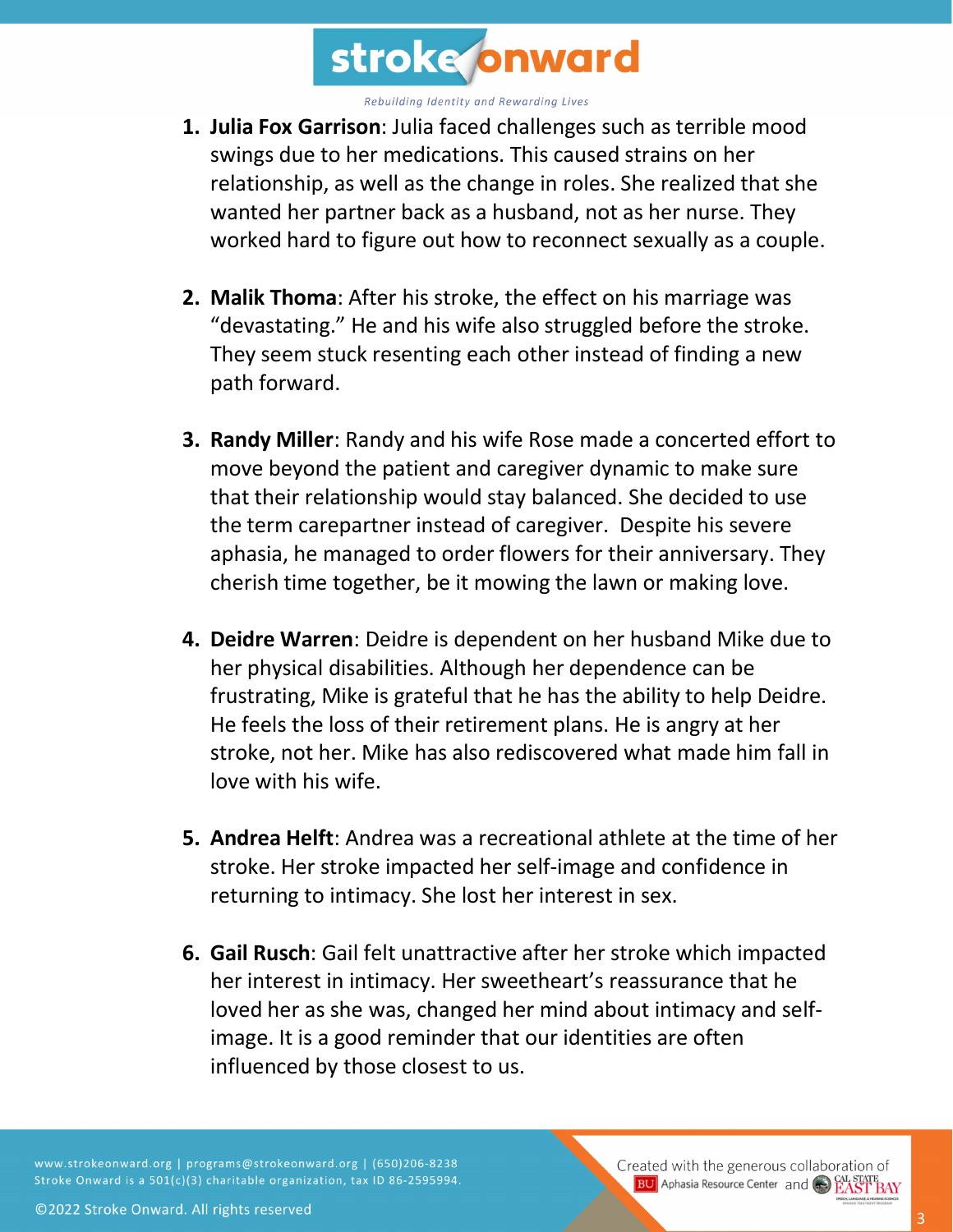

- **9.** Kitzmüller's research promoted the value of peer groups where people can share common stroke experiences and expand their social network. Couples that thrived looked forward, not backward. These couples focused on opportunities not limitations.
- **10.** Steve got good advice: he had to take good care of himself in order to take good care of Debra. Debra is happy to encourage Steve to do things he loves like skiing or long bike rides with friends. But she admits that she often misses getting to join him.
- **11.** Debra points out that small gestures of appreciation can go a long way. She looked for ways to show Steve she cared and appreciated his efforts.
- **12.** Steve and Debra have not pursued counselling since her stroke. They have pulled on insights and tools from the two other times they had counselling before her stroke.
- **13.** Debra considers herself lucky that her enjoyment of sex improved after the stroke. She doesn't know why, but it's a silver lining. Steve thinks being less stressed helped her.
- **14.** Debra says that emotional and psychological factors are often bigger barriers to resuming sex than physical limitations. Couples may wonder: "Is sex safe?", "Am I still attractive?", "Can I be both a caregiver and a lover?", According to the experts, even though you may need to make adaptations due to physical changes, stroke survivors and their partners can usually recreate a healthy, fulfilling sex life.
- **15.** Researcher Meghann Grawburg from New Zealand reports that stroke survivors may report less frequent sexual intimacy. However, she found it was often replaced by other forms of physical intimacy, like more physical touching.

www.strokeonward.org | programs@strokeonward.org | (650)206-8238 Stroke Onward is a 501(c)(3) charitable organization, tax ID 86-2595994.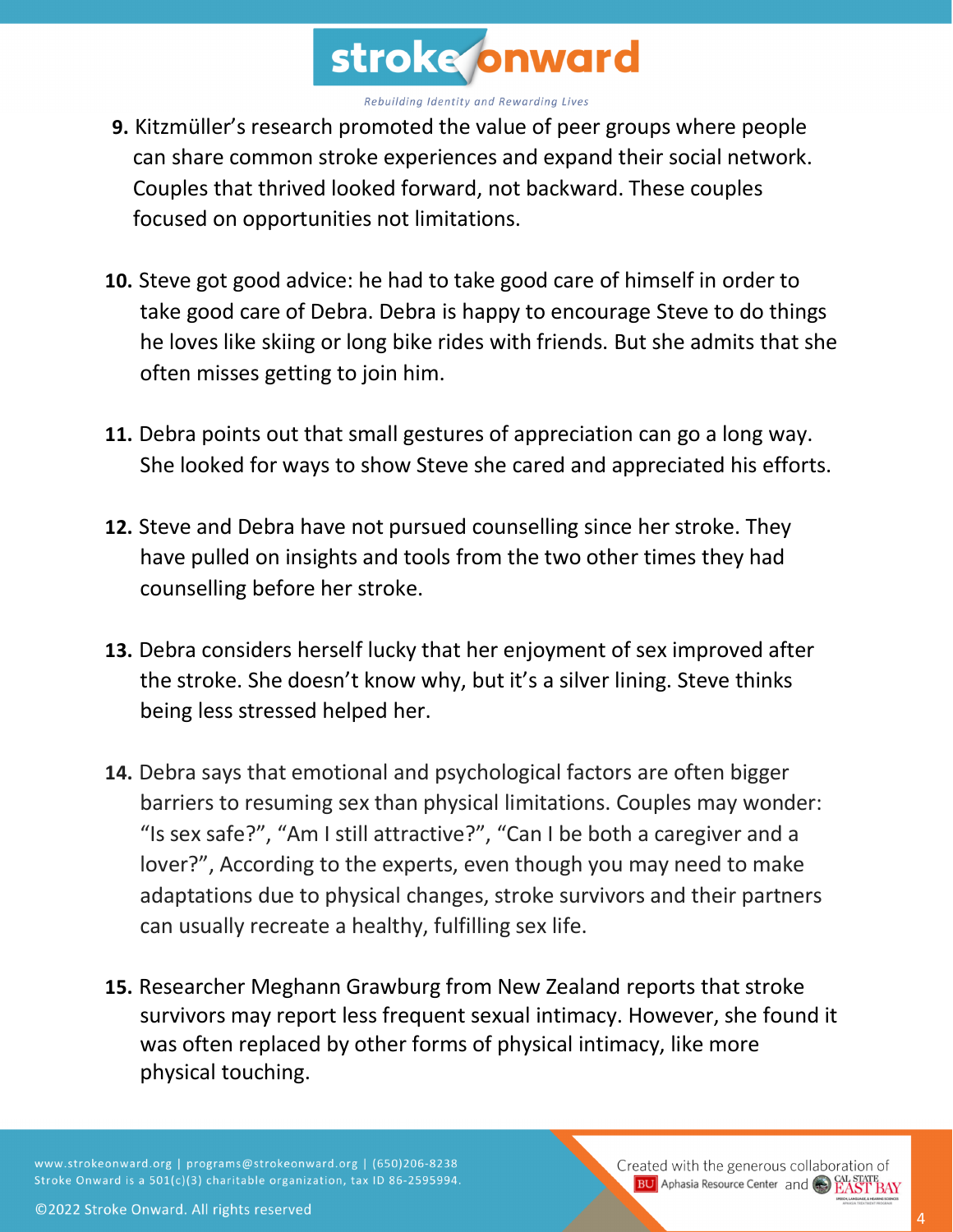

- **16.** Aphasia remains the biggest ongoing challenge in Debra's partnership with Steve. Debra has challenges in expressing herself and it takes more patience to listen to her.
- **17.** Debra explains that some of what helped her relationship with Steve was simply "good luck." He tends to be a "look forward, not backward" kind of person. He has a positive and problem-solving approach.
- **18.** Debra admits that now and then, his positivity can drive her crazy. When she is struggling and mad at the world, it can feel like Steve doesn't see how hard it is. Debra and Steve still face challenges, but they work through those with honesty and togetherness, in an always evolving relationship.

www.strokeonward.org | programs@strokeonward.org | (650)206-8238 Stroke Onward is a 501(c)(3) charitable organization, tax ID 86-2595994.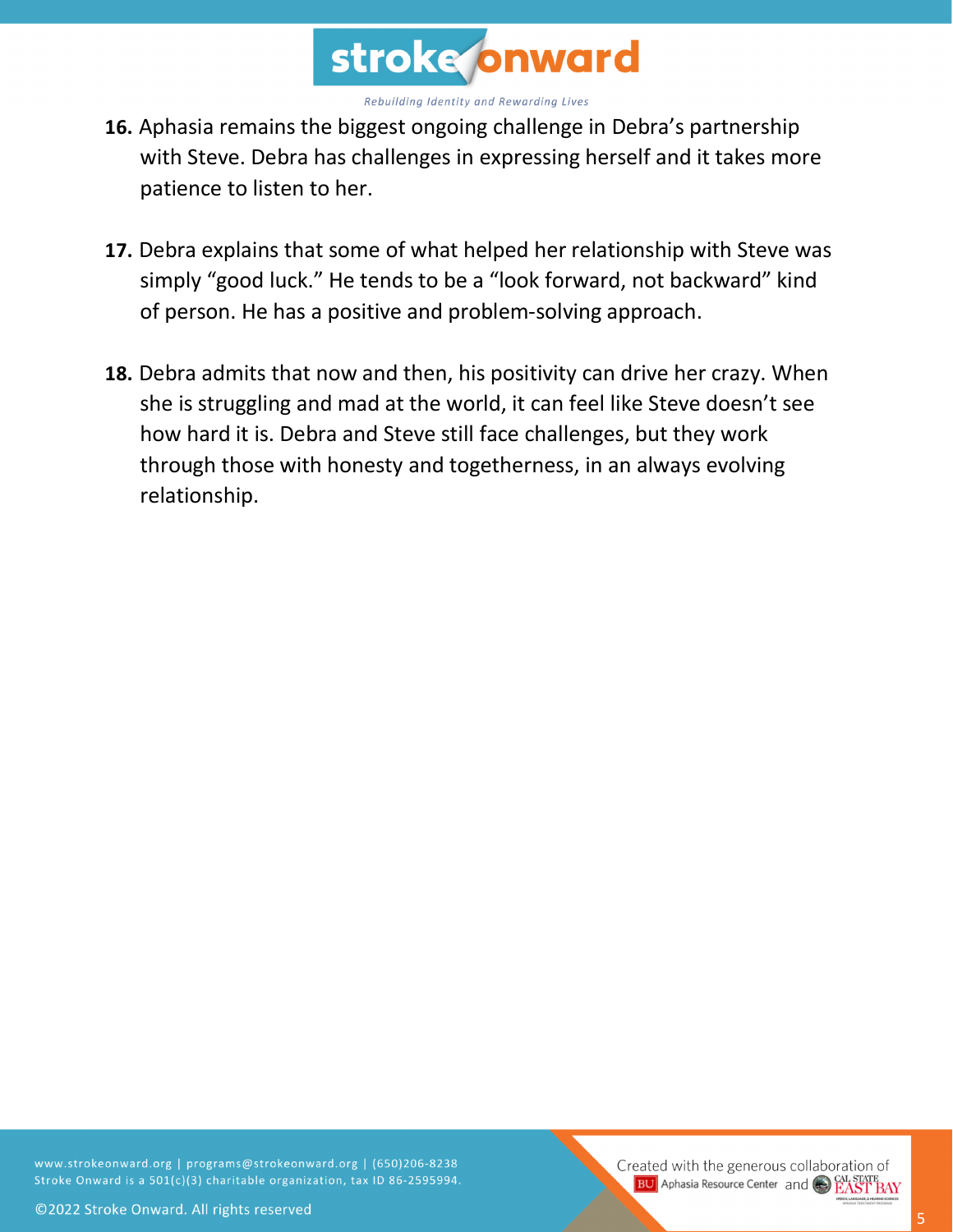

## **Chapter 10 Points for Reflection: Partners and Intimacy**

**1.** Debra explains that after her stroke she often directed **frustration** towards her husband even though she was mad at the situation and not at him. Did **you ever express anger** and **frustration towards a loved one**, even though they weren't to blame?

| <b>Never</b> | Sometimes |     |                |  |           |  | <b>Often</b> |  |  |
|--------------|-----------|-----|----------------|--|-----------|--|--------------|--|--|
|              |           | 2 3 | $\overline{4}$ |  | 5 6 7 8 9 |  |              |  |  |

**2.** Debra states, "A stroke will challenge the pair not just in caregiving, but in every aspect of the partnership"(122). What aspects of your **relationship** have **changed**?

| Financial      |        |          |
|----------------|--------|----------|
| Responsibility | Social | Intimacy |

| <b>Attitudes</b> | Roles | Other |
|------------------|-------|-------|
|                  |       |       |

**3.** Debra explains that while you may need to make adaptations due to physical changes, stroke survivors and their partners can usually recreate a healthy sex life. Did **you** receive adequate **support** and **information** about **intimacy** and **sex after your stroke**?

| Not at All |  |  | Some information     |  |  |  | A Lot |  |  |
|------------|--|--|----------------------|--|--|--|-------|--|--|
|            |  |  | 1 2 3 4 5 6 7 8 9 10 |  |  |  |       |  |  |

www.strokeonward.org | programs@strokeonward.org | (650)206-8238 Stroke Onward is a 501(c)(3) charitable organization, tax ID 86-2595994.